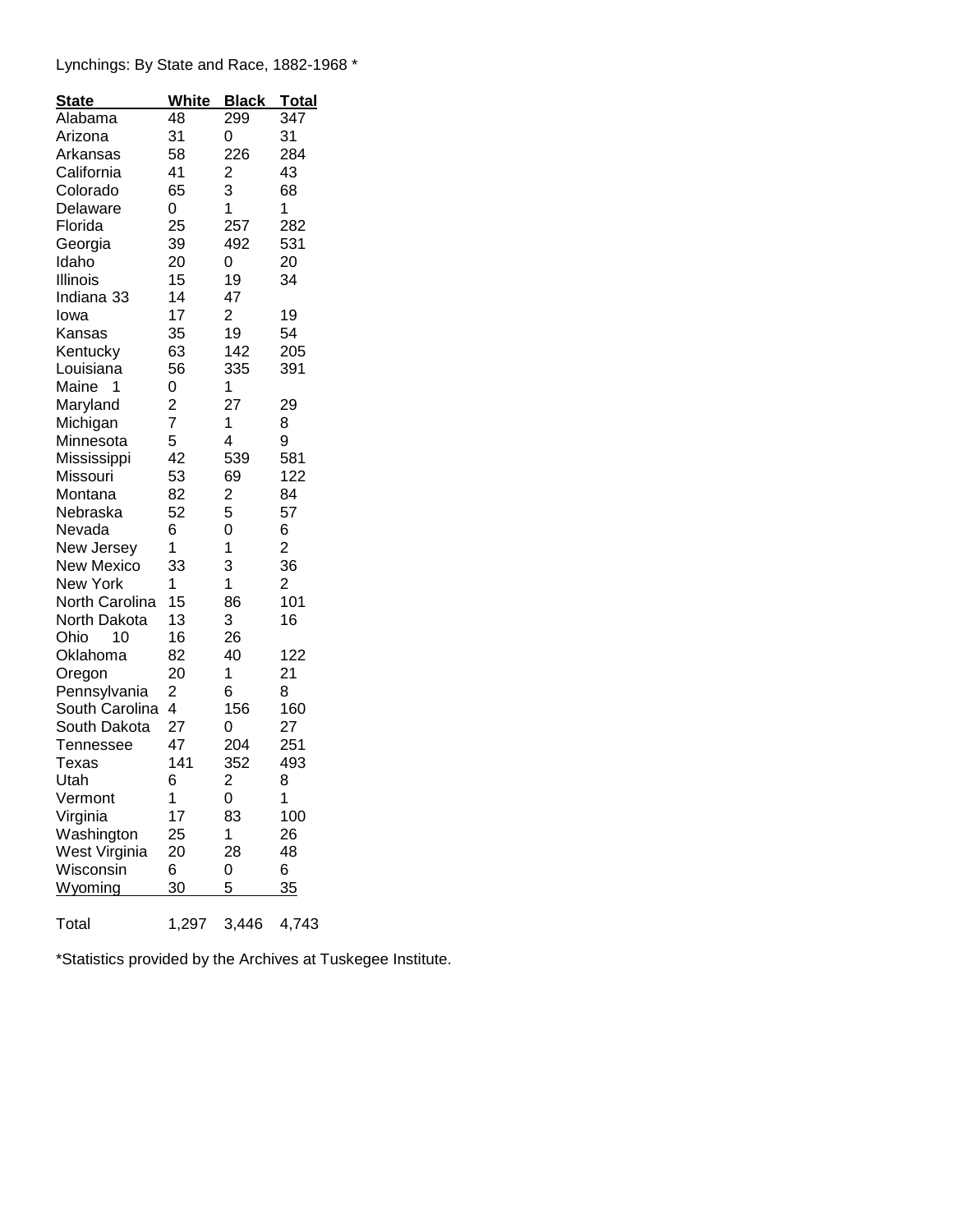## **Lynchings: By Year and Race**

| <u>Year</u> | <b>Whites</b>            | <b>Blacks</b> | <b>Total</b> |
|-------------|--------------------------|---------------|--------------|
| 1882        | 64                       | 49            | 113          |
| 1883        | 77                       | 53            | 130          |
| 1884        | 160                      | 51            | 211          |
| 1885        | 110                      | 74            | 184          |
| 1886        | 64                       | 74            | 138          |
| 1887        | 50                       | 70            | 120          |
| 1888        | 68                       | 69            | 137          |
| 1889        | 76                       | 94            | 170          |
| 1890        | 11                       | 85            | 96           |
| 1891        | 71                       | 113           | 184          |
| 1892        | 69                       | 161           | 230          |
| 1893        | 34                       | 118           | 152          |
| 1894        | 58                       | 134           | 192          |
| 1895        | 66                       | 113           | 179          |
| 1896        | 45                       | 78            | 123          |
| 1897        | 35                       | 123           | 158          |
| 1898        | 19                       | 101           | 120          |
| 1899        | 21                       | 85            | 106          |
| 1900        | 9                        | 106           | 115          |
| 1901        | 25                       | 105           | 130          |
| 1902        | $\overline{7}$           | 85            | 92           |
| 1903        | 15                       | 84            | 99           |
| 1904        | $\overline{7}$           | 76            | 83           |
| 1905        | 5                        | 57            | 62           |
| 1906        | 3                        | 62            | 65           |
| 1907        | 3                        | 58            | 61           |
| 1908        | 8                        | 89            | 97           |
| 1909        | 13                       | 69            | 82           |
| 1910        | 9                        | 67            | 76           |
| 1911        | 7                        | 60            | 67           |
| 1912        | $\overline{\mathbf{c}}$  | 62            | 64           |
| 1913        | $\mathbf 1$              | 51            | 52           |
| 1914        | $\overline{\mathcal{A}}$ | 51            | 55           |
| 1915        | 13                       | 56            | 69           |
| 1916        | 4                        | 50            | 54           |
| 1917        | $\overline{c}$           | 36            | 38           |
| 1918        | 4                        | 60            | 64           |
| 1919        | $\overline{7}$           | 76            | 83           |
| 1920        | 8                        | 53            | 61           |
| 1921        | 5                        | 59            | 64           |
| 1922        | 6                        | 51            | 57           |
| 1923        | $\overline{\mathbf{4}}$  | 29            | 33           |
| 1924        | 0                        | 16            | 16           |
| 1925        | 0                        | 17            | 17           |
| 1926        | $\boldsymbol{7}$         | 23            | 30           |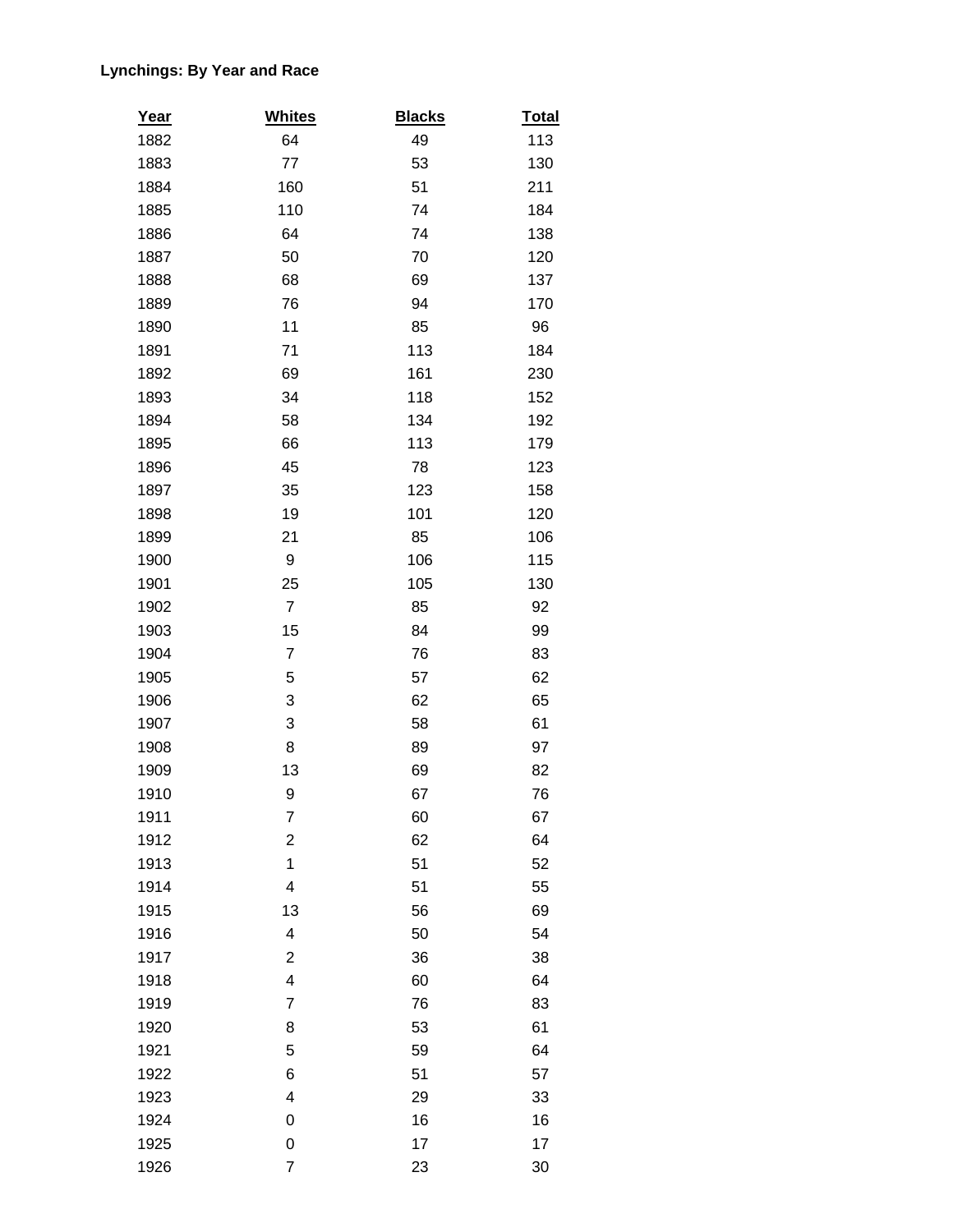| 1927         | 0              | 16               | 16                      |  |
|--------------|----------------|------------------|-------------------------|--|
| 1928         | $\mathbf 1$    | 10               | 11                      |  |
| 1929         | 3              | $\boldsymbol{7}$ | 10                      |  |
| 1930         | $\mathbf 1$    | 20               | 21                      |  |
| 1931         | $\mathbf 1$    | 12               | 13                      |  |
| 1932         | $\overline{c}$ | 6                | 8                       |  |
| 1933         | $\overline{c}$ | 24               | 26                      |  |
| 1934         | 0              | 15               | 15                      |  |
| 1935         | $\overline{c}$ | 18               | 20                      |  |
| 1936         | 0              | 8                | 8                       |  |
| 1937         | 0              | 8                | 8                       |  |
| 1938         | 0              | 6                | 6                       |  |
| 1939         | $\mathbf 1$    | $\overline{c}$   | 3                       |  |
| 1940         | $\mathbf 1$    | 4                | 5                       |  |
| 1941         | 0              | 4                | 4                       |  |
| 1942         | 0              | 6                | 6                       |  |
| 1943         | 0              | 3                | 3                       |  |
| 1944         | 0              | $\overline{c}$   | $\overline{\mathbf{c}}$ |  |
| 1945         | 0              | $\mathbf 1$      | $\mathbf 1$             |  |
| 1946         | 0              | 6                | 6                       |  |
| 1947         | 0              | 1                | $\mathbf 1$             |  |
| 1948         | $\mathbf 1$    | 1                | $\overline{\mathbf{c}}$ |  |
| 1949         | 0              | 3                | 3                       |  |
| 1950         | $\mathbf 1$    | 1                | $\overline{\mathbf{c}}$ |  |
| 1951         | 0              | 1                | $\mathbf 1$             |  |
| 1952         | 0              | 0                | $\mathbf 0$             |  |
| 1953         | 0              | 0                | 0                       |  |
| 1954         | 0              | $\mathbf 0$      | $\mathbf 0$             |  |
| 1955         | 0              | 3                | 3                       |  |
| 1956         | 0              | $\mathbf 0$      | 0                       |  |
| 1957         | $\mathbf 1$    | 0                | 1                       |  |
| 1958         | 0              | $\mathbf 0$      | 0                       |  |
| 1959         | 0              | 1                | $\mathbf 1$             |  |
| 1960         | 0              | 0                | $\mathsf{O}\xspace$     |  |
| 1961         | 0              | 1                | $\mathbf 1$             |  |
| 1962         | 0              | 0                | $\mathsf{O}\xspace$     |  |
| 1963         | 0              | 1                | $\mathbf 1$             |  |
| 1964         | $\overline{c}$ | 1                | 3                       |  |
| 1965         | 0              | 0                | 0                       |  |
| 1966         | 0              | 0                | 0                       |  |
| 1967         | 0              | 0                | 0                       |  |
| 1968         | $\overline{0}$ | $\underline{0}$  | $\underline{0}$         |  |
| <b>Total</b> | 1,297          | 3,445            | 4,743                   |  |